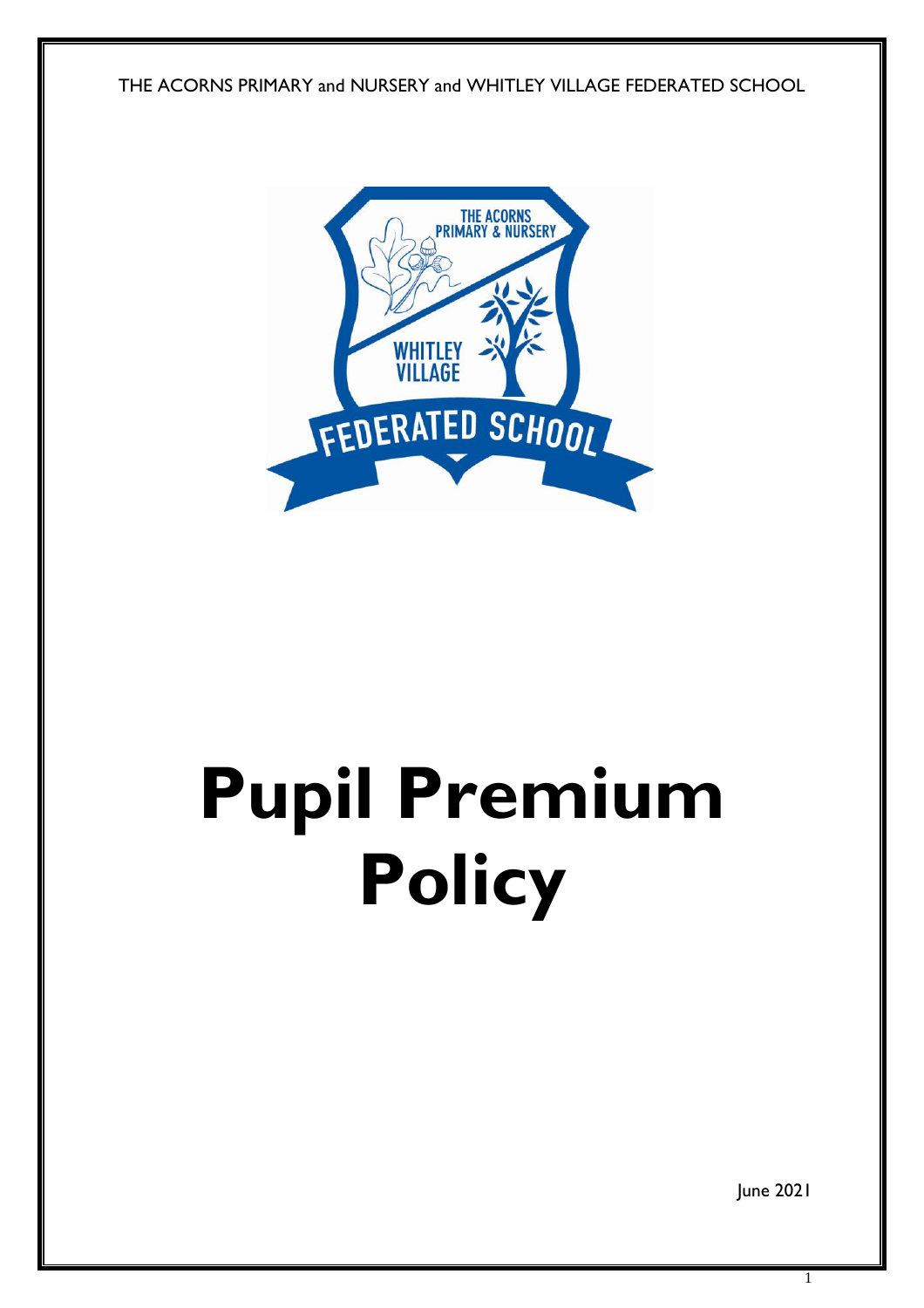

# **We are a Rights Respecting School with No Outsiders**

## **Mission statement**

Be the Best You Can Be

The effective use of the pupil premium grant involves both elements of our mission statement at The Acorns Primary & Nursery & Whitley Village Federated School; all pupils, including the most severely disadvantaged and the highly gifted, are regarded as unique individuals and receive both challenge and support designed to meet their needs.

# **Article 28: Every child has the right to an education**

## **Background and legal context**

The most important factor in predicting a child's future academic attainment is prior attainment.

The next most important factor is poverty. Material deprivation can influence educational outcomes by reducing the educational resources that families can provide and by adversely affecting the home environment. Deprivation is commonly associated with other factors which can influence children's outcomes: ill health; family stress; low levels of parental education and parental involvement in their children's education; low levels of cultural and social capital; and low aspirations.

As a result, there is a wide gap between the attainment of pupils from deprived backgrounds and others at all educational stages. The additional funding provided through the pupil premium was introduced by the government in April 2011 in order to help schools close this gap. Entitlement to free school meals (FSM) is used as a proxy for deprivation. A fixed amount is allocated to schools for each pupil registered for FSM at any point in the last six years (known as 'Ever 6 FSM'). Schools also receive funding for children who have been looked after continuously for more than six months, and children of service personnel.

The Department for Education has stated that schools: 'are free to spend the pupil premium as they see fit'. However, as with all public money schools are required to spend the grant for the purpose that it was intended and will be held accountable through the following:

• the performance tables which show the performance of disadvantaged pupils compared with their peers

• the new Ofsted inspection framework, under which inspectors focus on the attainment of pupil groups, in particular those who are eligible for pupil premium funding

• the annual reports for parents that schools are required to publish online

With the introduction of the national 'catch-up' funding, we will look to use this in conjunction with the pupil premium funding to ensure those in most need of additional support, receive this quickly and effectively.

#### **Article 2: The Convention applies to every child without discrimination, whatever their ethnicity, gender, religion, language, abilities or any other status, whatever they think or say, whatever their family background**

## **Principles**

- Expectations are high for all pupil groups and individuals. At the Federation, we do not equate deprivation and challenge with low ability
- Not all pupils who qualify for FSM are socially disadvantaged and not all socially disadvantaged pupils qualify or are registered for FSM. We therefore focus on the needs and levels of the progress of **all** pupils
- All teaching and learning strategies are designed to meet the needs of individuals and groups.
- Additional support is integrated into the teaching programme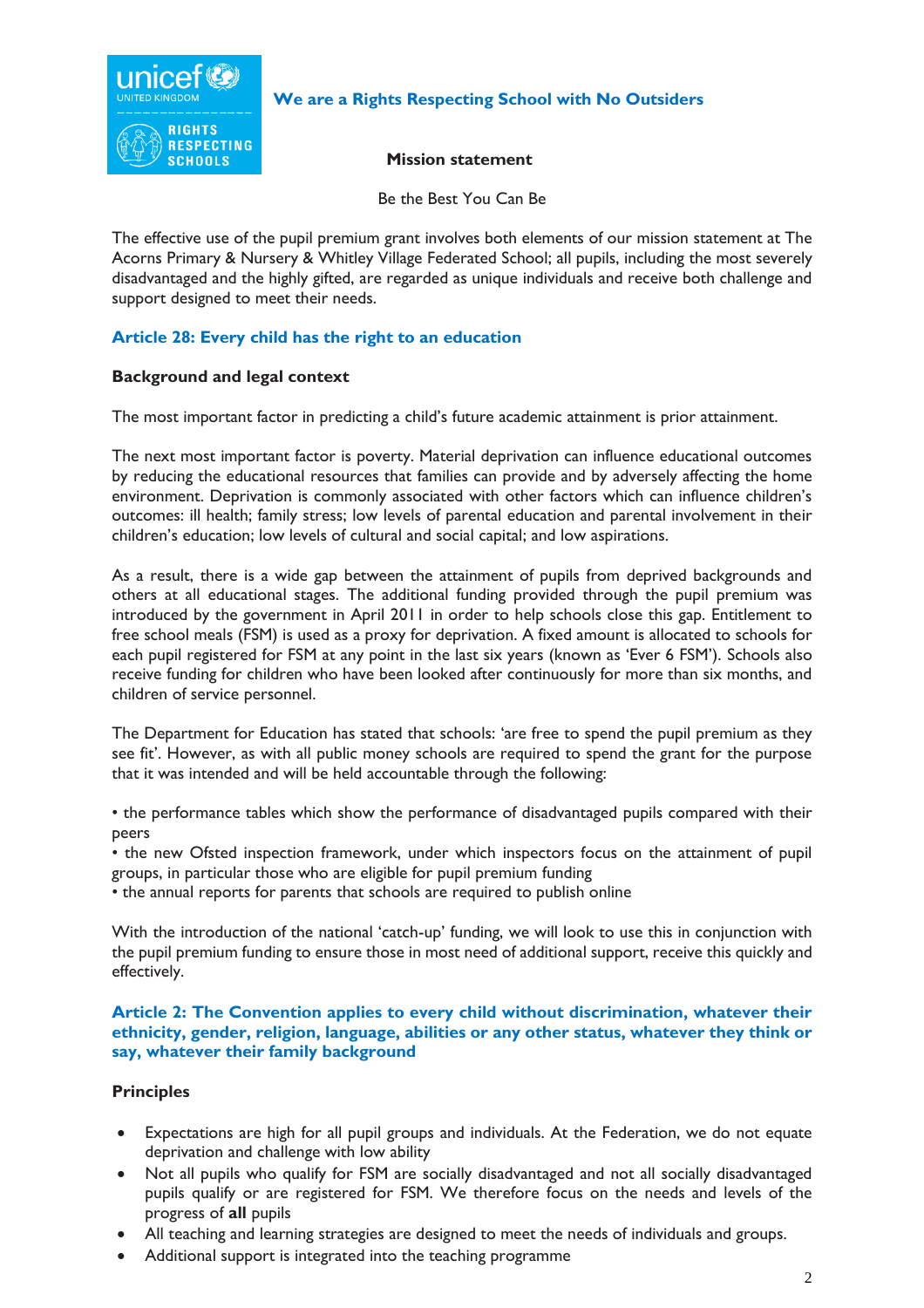- Research, trialing and self-evaluation are used in order to allocate the funding to activities that are most likely to have an impact on achievement
- In providing support we will not socially isolate pupils. Therefore, it is likely that all groups receiving additional support will be a mix of FSM and non-FSM pupils
- Continue to provide support for those who are required to not attend school through shielding or directed self-isolation
- A three year Pupil Premium Strategy will ensure closely track key whole school development points and actions so that improvement builds year on year

## **Roles and responsibilities**

#### **Governing body**

• The governing body will approve the overall strategy for deploying pupil premium funding & PP+ funding, prepared by the Pupil Premium Lead and presented in the school improvement plan (SIP)

• The governing body will hold the Pupil Premium Lead & Senior Management Team to account for implementing the school's strategy and for evaluating its impact on the achievement of targeted pupils • A designated Pupil Premium Governor ensures that the pupil premium grant is used to support eligible pupils within the context of this policy; they liaise with the Chair of the School Improvement **Committee** 

• The Chair of the School Improvement Committee is the governor designated to evaluate the impact of increased support on the achievement of targeted pupils

#### **Headteacher, Pupil Premium Lead & SMT**

• At the Federation, the Pupil Premium Lead retains overall responsibility for leading the pupil premium strategy

• The Pupil Premium Lead, in discussion with class teachers, will produce targets for reducing the gap between pupil premium pupils and their peers

• The Pupil Premium Lead will produce reports for the Schools Improvement Partner which will then be shared with the governing body, showing the progress made by socially disadvantaged pupils and projections for each academic year

• The Deputy Head who is responsible for teaching and learning will have overall responsibility for evaluating the impact of programmes /spending

## **Class Teachers**

Class Teachers are responsible for the progress of all pupils within their classroom learning and will contribute to termly reports to the governing body through the Headteacher's reports.

## **All staff**

- All staff are expected to have an in-depth knowledge of all the pupils they teach and support, especially pupils with disabilities and special needs and those who qualify for additional funding through the pupil premium grant
- Teachers are responsible for the progress made by all pupils
- All staff will give pupils clear feedback that helps them to improve their work
- Termly meetings with the DH and Inclusion Manager are held to discuss individual children's progress

#### **Evaluating Impact**

The implementation of the improvement strategy will be monitored and evaluated against the following success criteria.

#### **Short term**

• The school will have an effective strategy for supporting pupil premium pupils and there will be strong commitment to this strategy by all stakeholders – this will include support pupil premium children to access suitable remote learning